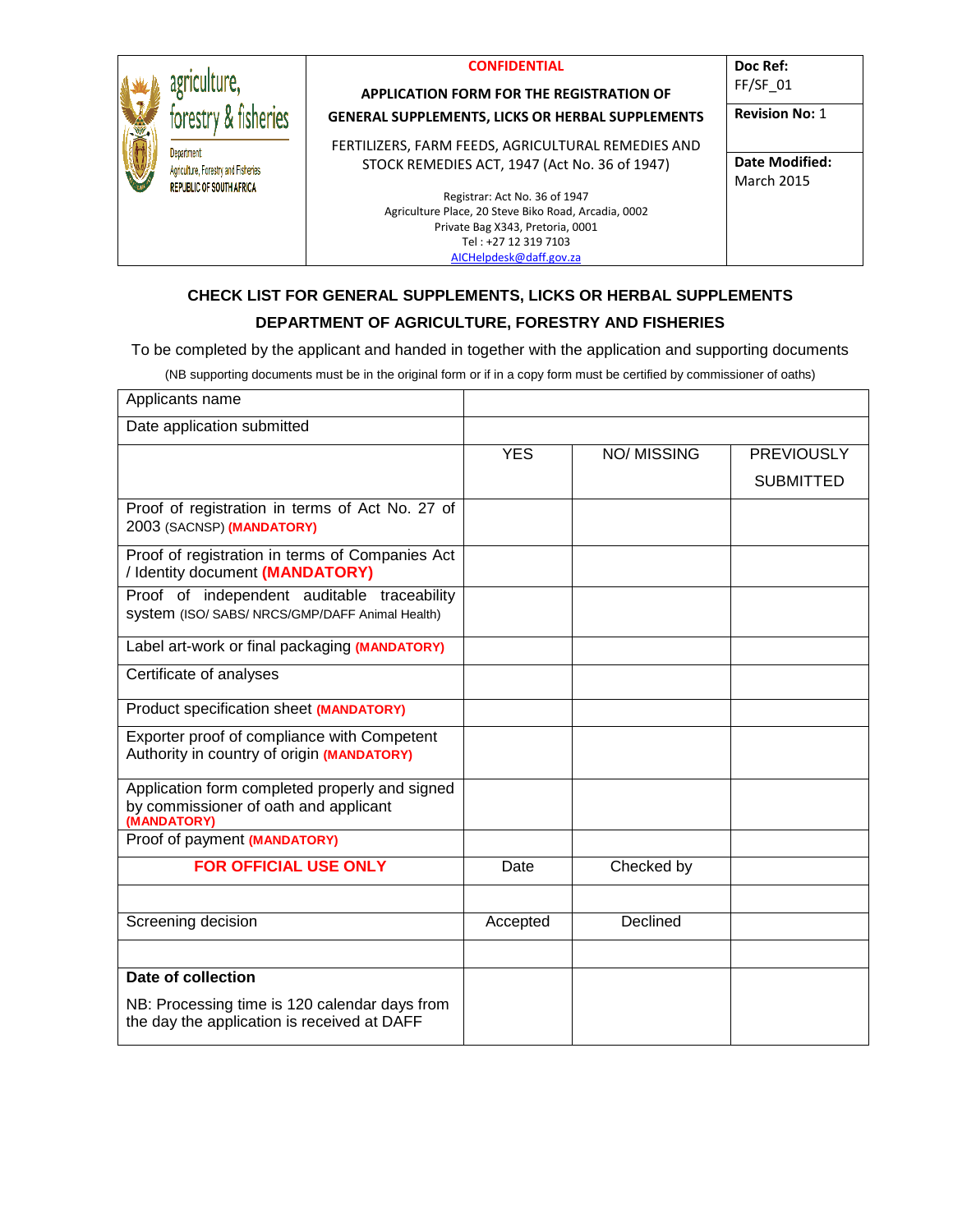|                                                                                      | <b>CONFIDENTIAL</b><br><b>APPLICATION FORM FOR THE REGISTRATION OF</b> | Doc Ref:<br>$FF/SF$ 01                     |
|--------------------------------------------------------------------------------------|------------------------------------------------------------------------|--------------------------------------------|
| forestry                                                                             | <b>GENERAL SUPPLEMENTS, LICKS OR HERBAL SUPPLEMENTS</b>                | <b>Revision No: 1</b>                      |
|                                                                                      | FERTILIZERS, FARM FEEDS, AGRICULTURAL REMEDIES AND                     |                                            |
| Department<br>Agriculture, Forestry and Fisheries<br><b>REPUBLIC OF SOUTH AFRICA</b> | STOCK REMEDIES ACT, 1947 (Act No. 36 of 1947)                          | <b>Date Modified:</b><br><b>March 2015</b> |
|                                                                                      | Registrar: Act No. 36 of 1947                                          |                                            |
|                                                                                      | Agriculture Place, 20 Steve Biko Road, Arcadia, 0002                   |                                            |
|                                                                                      | Private Bag X343, Pretoria, 0001                                       |                                            |
|                                                                                      | Tel: +27 12 319 7103                                                   |                                            |
|                                                                                      | AICHelpdesk@daff.gov.za                                                |                                            |

#### **CONFIDENTIAL**

*Instructions: This application form must be completed in duplicate. It must only be signed by a registered person in terms of section 20(3) of the Natural Scientific Professions Act, 2003; a person who has been given power of attorney by the applicant to sign on his/her behalf must also be registered and such proof must accompany this application. Only South African residents or employees of a business that has a South African office and address can complete this application form.* 

|                                                 | <b>APPLICANT DETAILS</b>      |
|-------------------------------------------------|-------------------------------|
| Particulars to be supplied                      | <b>Complete this side</b>     |
| Applicant name                                  |                               |
| Company registration number/Identity number     |                               |
| <b>Contact details</b>                          |                               |
| Postal address                                  |                               |
| Postal code                                     |                               |
| Street name/Physical address                    |                               |
| Telephone number                                |                               |
| Fax number                                      |                               |
| Cell number                                     |                               |
| e-mail address                                  |                               |
| Web address                                     |                               |
| <b>APPLICATION CATEGORY</b>                     | <b>TICK RELEVANT CATEGORY</b> |
| 1.<br>Importer for own use                      |                               |
| Importer for retail/sell<br>2.                  |                               |
| 3.<br>Importer for own use and retail/sell      |                               |
| Local manufacturer for own use<br>4.            |                               |
| 5.<br>Local manufacturer for retails/sell       |                               |
| 6.<br>Local manufacturer for own use and retail |                               |
| 7.<br>Local trader/distributor/seller           |                               |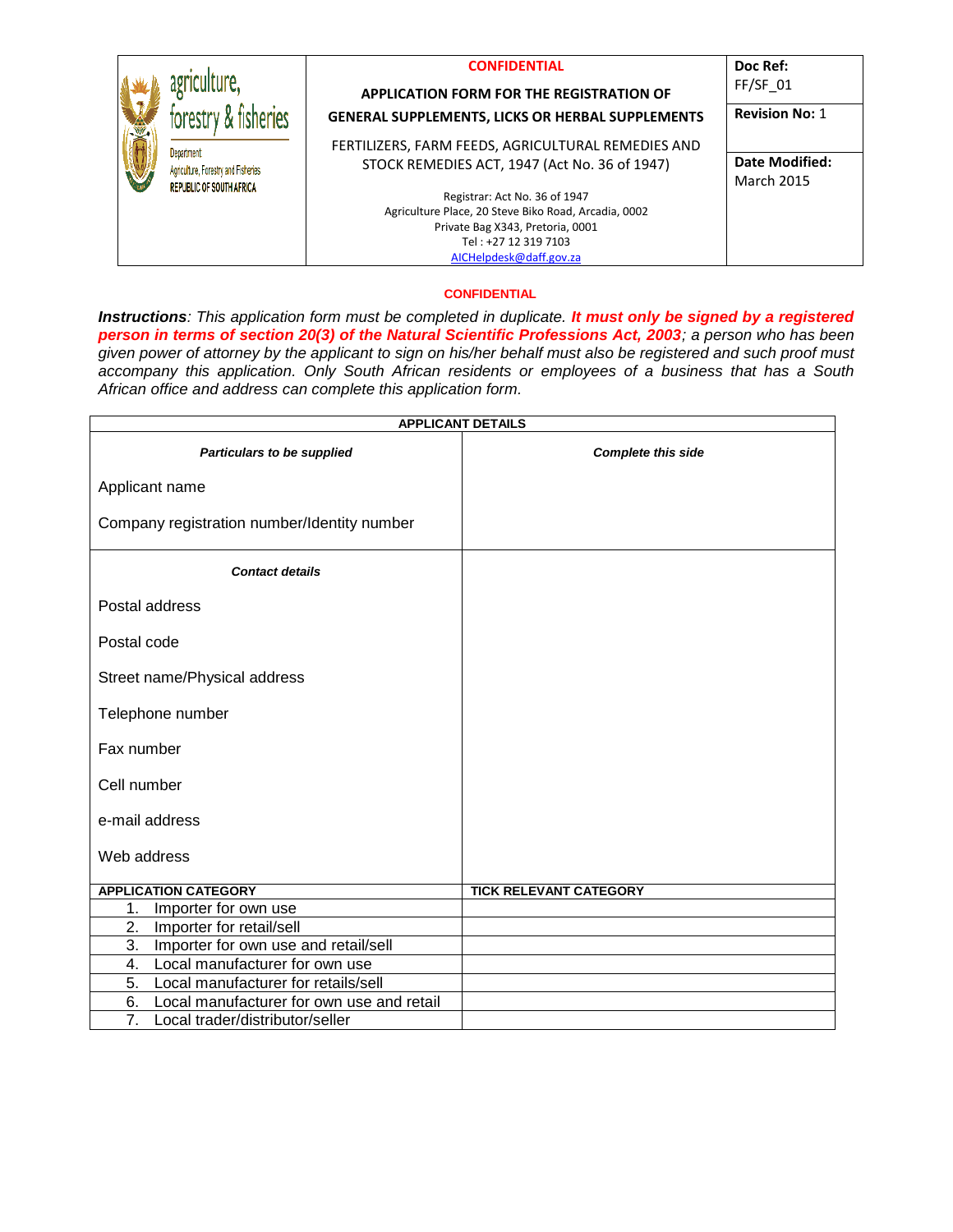**CONFIDENTIAL**



Department:

Agriculture, Forestry and Fisheries REPUBLIC OF SOUTH AFRICA

# **APPLICATION FORM FOR THE REGISTRATION OF GENERAL SUPPLEMENTS, LICKS OR HERBAL SUPPLEMENTS**

FERTILIZERS, FARM FEEDS, AGRICULTURAL REMEDIES AND STOCK REMEDIES ACT, 1947 (Act No. 36 of 1947)

| <b>MANUFACTURER DETAILS</b>                                                                          |  |  |
|------------------------------------------------------------------------------------------------------|--|--|
| If more than one manufacturer or manufacturing site supply this information by duplicating this page |  |  |
| Manufacturer name                                                                                    |  |  |
| Company registration number/Identity number                                                          |  |  |
| <b>Contact details</b>                                                                               |  |  |
| <b>Postal Address</b>                                                                                |  |  |
| Postal code                                                                                          |  |  |
| Street name/Physical address                                                                         |  |  |
| Telephone number                                                                                     |  |  |
| Fax number                                                                                           |  |  |
| Cell number                                                                                          |  |  |
| e-mail address                                                                                       |  |  |
| Web address                                                                                          |  |  |
| Country                                                                                              |  |  |
| Facilities accreditation/licensing (information)                                                     |  |  |
| Sterilizing plant registration (if applicable)                                                       |  |  |
| Details of responsible person                                                                        |  |  |
| Name and Surname                                                                                     |  |  |
| Qualifications                                                                                       |  |  |
| <b>SACNSP Registration number</b>                                                                    |  |  |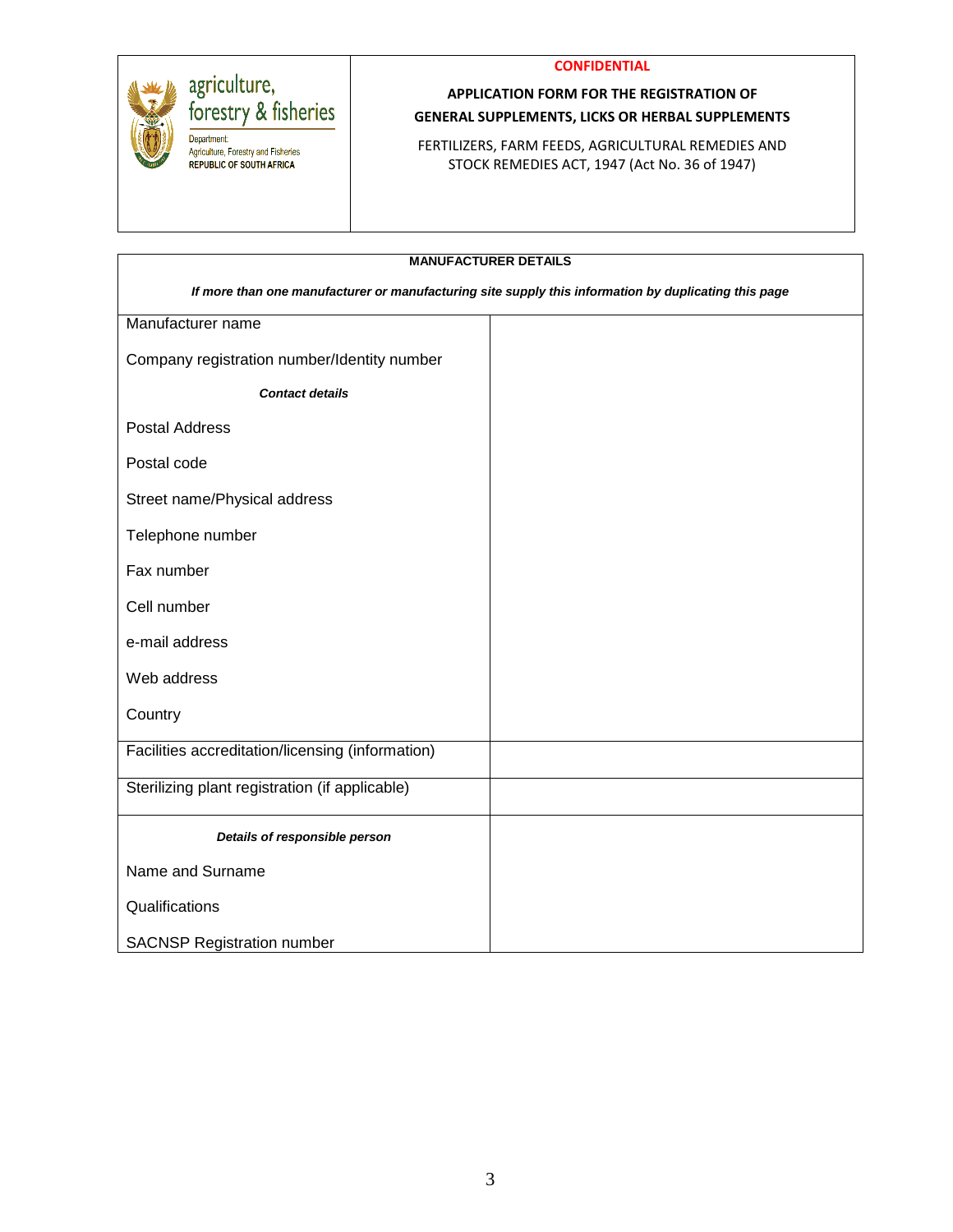



# **APPLICATION FORM FOR THE REGISTRATION OF GENERAL SUPPLEMENTS, LICKS OR HERBAL SUPPLEMENTS**

FERTILIZERS, FARM FEEDS, AGRICULTURAL REMEDIES AND STOCK REMEDIES ACT, 1947 (Act No. 36 of 1947)

# **PRODUCT PROFILE**

| <b>PRODUCT NAME</b>                                                                                                                                                                     |                | <b>KIND OF FEED</b> | <b>KIND OF ANIMAL</b>                               |                        | <b>PACKAGING</b> | <b>SHELF LIFE</b>      |
|-----------------------------------------------------------------------------------------------------------------------------------------------------------------------------------------|----------------|---------------------|-----------------------------------------------------|------------------------|------------------|------------------------|
|                                                                                                                                                                                         |                |                     |                                                     |                        |                  |                        |
|                                                                                                                                                                                         |                |                     |                                                     |                        |                  |                        |
|                                                                                                                                                                                         |                |                     | <b>MANDATORY GUARANTEED ANALYSIS TO BE DECLARED</b> |                        |                  |                        |
| Nutrients/                                                                                                                                                                              | <b>Minimum</b> | <b>Maximum</b>      | <b>Units</b>                                        | Actual (if applicable) |                  | <b>Office use Only</b> |
| Composition                                                                                                                                                                             |                |                     |                                                     |                        |                  |                        |
|                                                                                                                                                                                         |                |                     |                                                     |                        |                  |                        |
|                                                                                                                                                                                         |                |                     |                                                     |                        |                  |                        |
|                                                                                                                                                                                         |                |                     |                                                     |                        |                  |                        |
|                                                                                                                                                                                         |                |                     |                                                     |                        |                  |                        |
|                                                                                                                                                                                         |                |                     |                                                     |                        |                  |                        |
|                                                                                                                                                                                         |                |                     |                                                     |                        |                  |                        |
|                                                                                                                                                                                         |                |                     |                                                     |                        |                  |                        |
| Applicants optional additional guarantees to be declared (Mandatory if additional nutrients are declared on the label) OR<br>final mixture nutritional profile in case of a concentrate |                |                     |                                                     |                        |                  |                        |
| <b>Nutrients</b>                                                                                                                                                                        | <b>Minimum</b> | <b>Maximum</b>      | <b>Units</b>                                        | Actual (if applicable) |                  | <b>Office use Only</b> |
|                                                                                                                                                                                         |                |                     |                                                     |                        |                  |                        |
|                                                                                                                                                                                         |                |                     |                                                     |                        |                  |                        |
|                                                                                                                                                                                         |                |                     |                                                     |                        |                  |                        |
|                                                                                                                                                                                         |                |                     |                                                     |                        |                  |                        |
|                                                                                                                                                                                         |                |                     |                                                     |                        |                  |                        |
|                                                                                                                                                                                         |                |                     |                                                     |                        |                  |                        |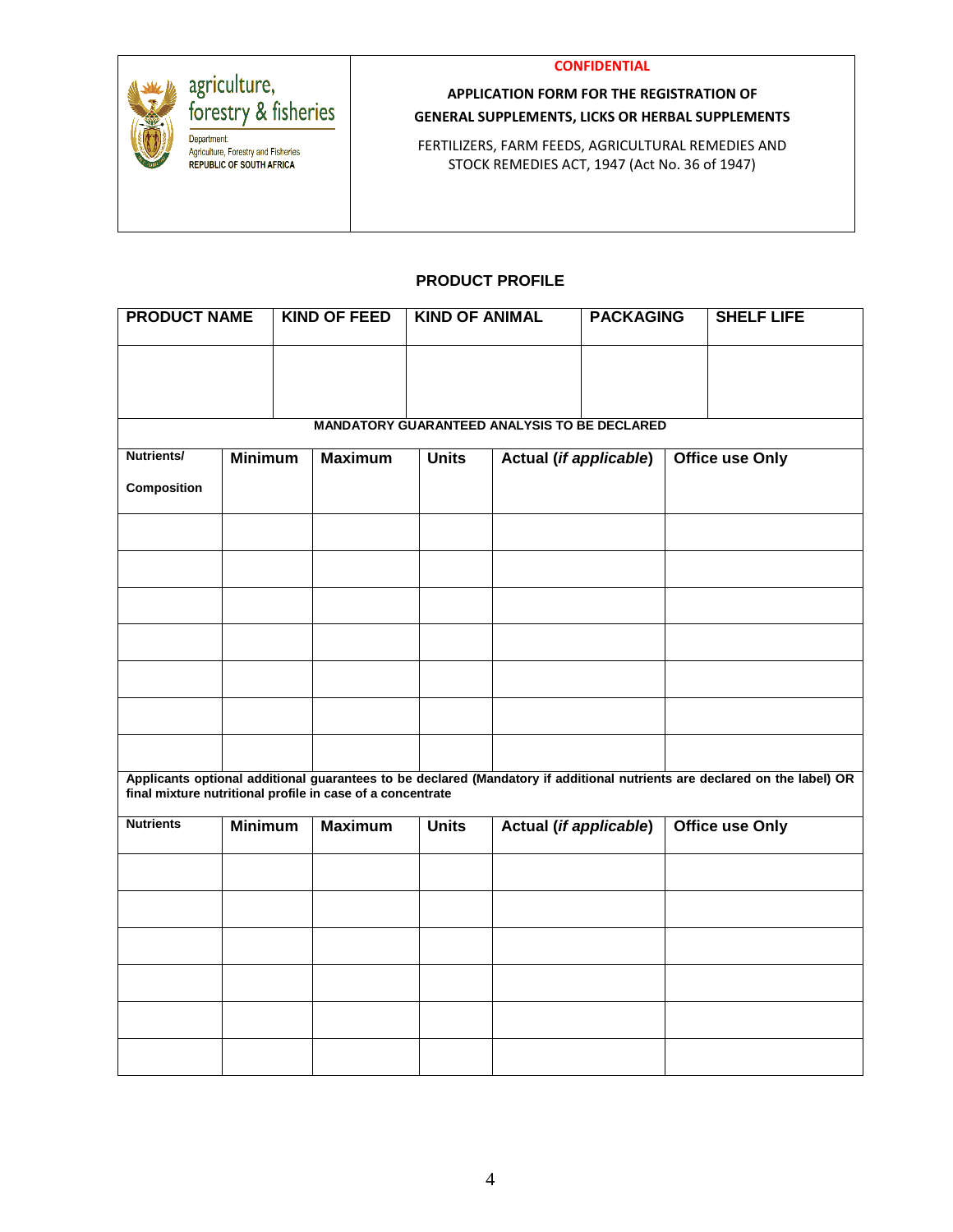



### **APPLICATION FORM FOR THE REGISTRATION OF GENERAL SUPPLEMENTS, LICKS OR HERBAL SUPPLEMENTS**

FERTILIZERS, FARM FEEDS, AGRICULTURAL REMEDIES AND STOCK REMEDIES ACT, 1947 (Act No. 36 of 1947)

# **AFFIDAVIT ON NUTRITIONAL ADEQUACY**

**Fertilizers, Farm Feeds, Agricultural Remedies and Stock Remedies Act, 1947 (Act No. 36 of 1947)**

**APPLICANT**:………………............................................................................................................................. **ADDRESS**:.....................................................................................................................................................

**PRODUCT NAME**:..........................................................................................................................................

- 1. I, the undersigned............................................................................................................................. do hereby make oath and say that:
- 2. The nutritional representation which either appears on the label of the product and/or is reflected in the application form has been substantiated by scientifically accurate calculations which are recorded on the file/ electronically at:

...........................................................................................................................................................

..................................... (Address where record is kept) and which will be furnished to the Registrar upon his request in terms of the Act.

- 3. The product contains ingredients in quantities that meet or exceed the nutrient levels for the intended use and species as specified in the application or label and does not contain any prohibited substance(s) in terms of Act No. 36 of 1947.
- 4. The product has been designed and developed by:-

| 41         |  |
|------------|--|
| $\Delta$ 2 |  |

who is/are suitably qualified and experienced to perform this task.

..............................................................

**DEPONENT**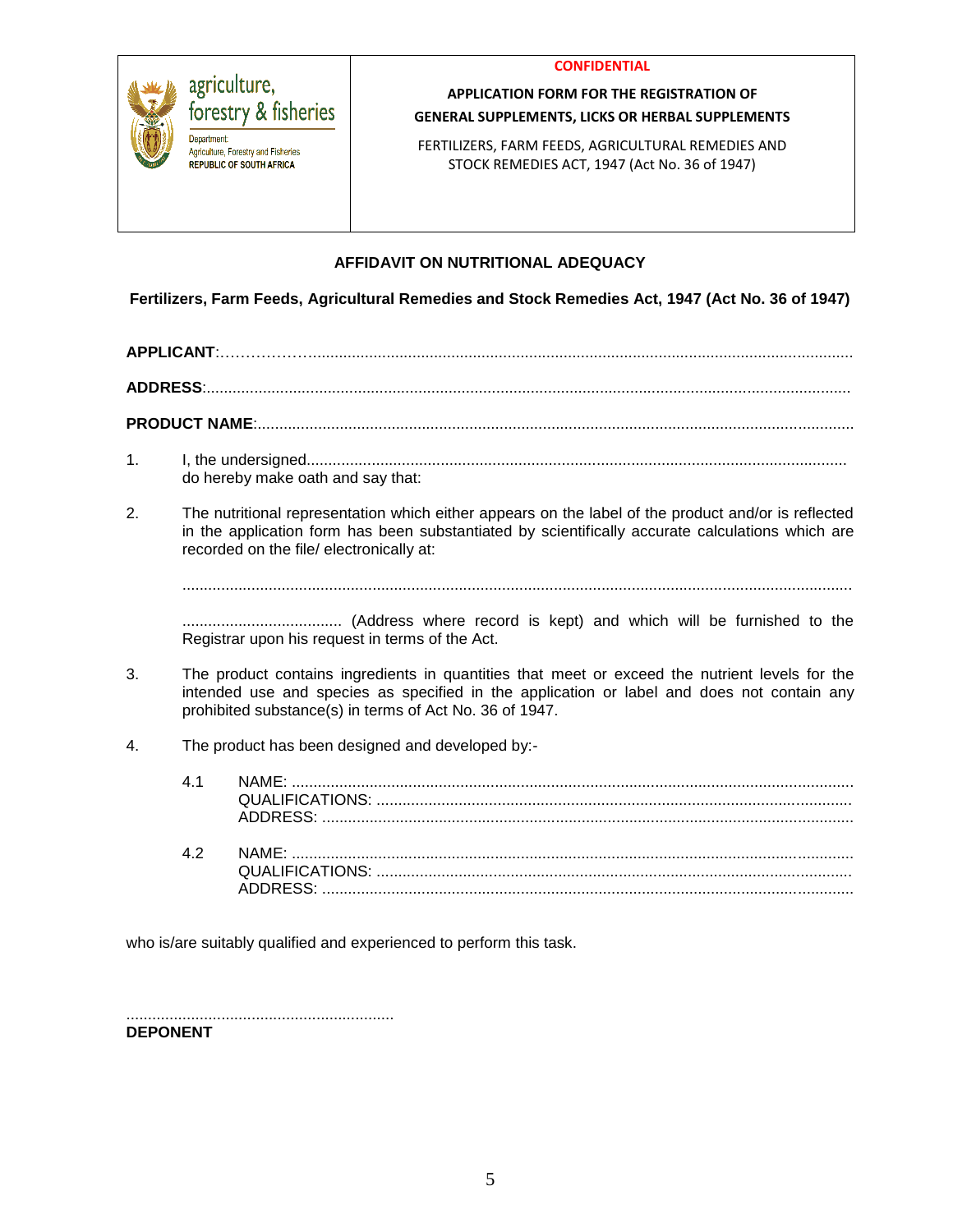

# **DECLARATION TO BE MADE IN THE PRESENCE OF A JUSTICE OF PEACE/COMMISSIONER OF OATHS**

.......................................................................................... **INITIALS AND SURNAME**

.......................................................................... **SIGNATURE OF APPLICANT**

........................................... **DATE**

................................... **TEL. NO.**

I certify that the deponent has acknowledged that he/she knows and understands the contents of this declaration which was sworn to/affirmed before me and the deponents signature/thumb print/mark was placed thereon in my presence.

#### ............................................................................................... **JUSTICE OF THE PEACE COMMISSIONER OF OATHS**

| First names and<br>surname: | (BLOCK LETTERS)                 |                                        |
|-----------------------------|---------------------------------|----------------------------------------|
| Designation (rank):         |                                 | Ex Officio Republic of South<br>Africa |
| Business address:           |                                 |                                        |
|                             | (Street address must be stated) |                                        |